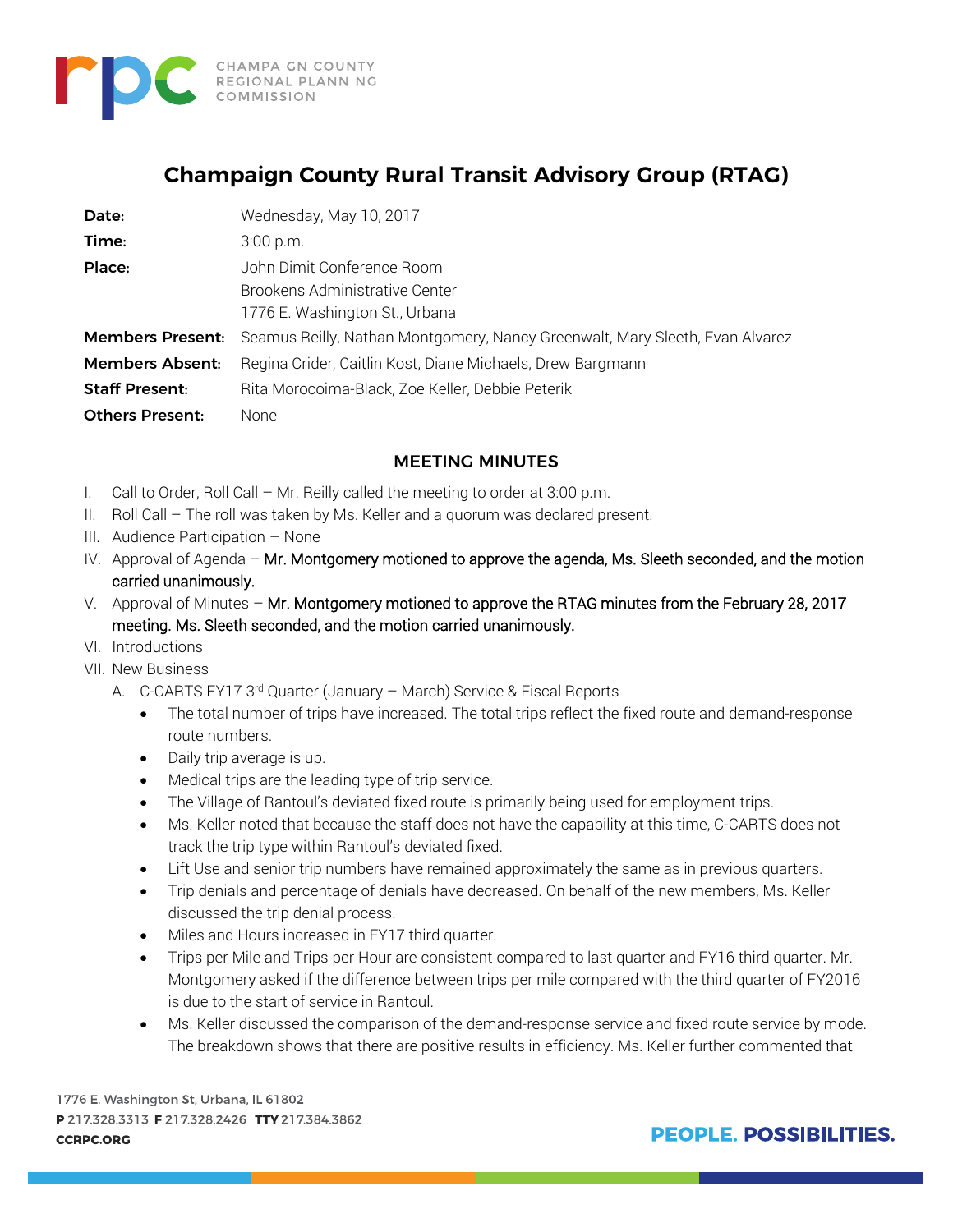

ridership and mileage are both at about two-thirds demand-response and one-third fixe route, and service hours are 60/40 between the demand-response and fixed-route.

- Ms. Keller discussed the breakdown of denials.
	- 1. There were 196 denials because the time the rider requested was not available due to capacity issues.
	- 2. There were four next-day or same-day requests that could not be accommodated.
	- 3. There were two riders that were outside of the Champaign County service area.

Mr. Montgomery questioned the policy for denials. Ms. Keller confirmed that there is a 48-hour notice requirement. However, when a call is received, the dispatcher will determine if there is space available. If there is space available for the rider, the trip is not counted as a denial.

- Ms. Keller commented that the Village of Rantoul service contract is now counted as contract revenue for C-CARTS. Last quarter C-CARTS had federal funds left to match state funds. For that reason, the service contract revenue was kept in the public transit account. C-CARTS drew from the revenue from last quarter to draw down some of the funding this quarter. The Village of Rantoul service contract has helped significantly with revenue. There was an increase in revenue for the month of January, February and March.
- In the discussion of the eligible expenses and revenue, Ms. Keller explained that C-CARTS drew \$101,000 down from most of the state funding. Fifty-seven percent of the funding remains. This is a higher percentage than last fiscal year. Rita explained the funding process to the new participants.
- Mr. Montgomery inquired if there was a breakdown available showing the "Total Eligible Expenses", such as what the expenses are and where they are coming from. Ms. Keller will provide the information at the next meeting.
- Mr. Reilly inquired about the percentage of revenue drawn down. Ms. Morocoima-Black confirmed that the percentage range was 67% - 70%.
- B. CY2017 Consolidated Vehicle Procurement (CVP) Application
	- Ms. Keller indicated that because there are no eligible vehicles, C-CARTS was not planning to submit an CVP application.
	- Ms. Keller indicated that there is a possibility that the vehicle that was involved in the accident will need to be replaced. The at-fault driver was only insured for \$25,000. The value of the vehicle is almost \$60,000. There is a term in the contract with IDOT, which states that if the asset is taken out of commission before its useful life is met, the county is responsible for the \$29,000 gap between the insurance settlement and the depreciated value of the vehicle. There were only \$10,000 miles on the vehicle.
	- Ms. Keller indicated that because it was state funding instead of federal funding, C-CARTS might be able to have the gap request waived. However, she is waiting on further information. If it is determined that C-CARTS is responsible for the \$29,000 gap money, the funds would come from the C-CARTS public transit account. As a reminder, those funds come from the service contract revenue. Ms. Morocoima-Black commented further that the other option would be to initiate legal action.
	- The staff is asking for a tentative approval from the RTAG advisory group in the event there is a need to move forward with the application. The budget for the project is \$53,000.

1776 E. Washington St, Urbana, IL 61802 P 217.328.3313 F 217.328.2426 TTY 217.384.3862 **CCRPC.ORG**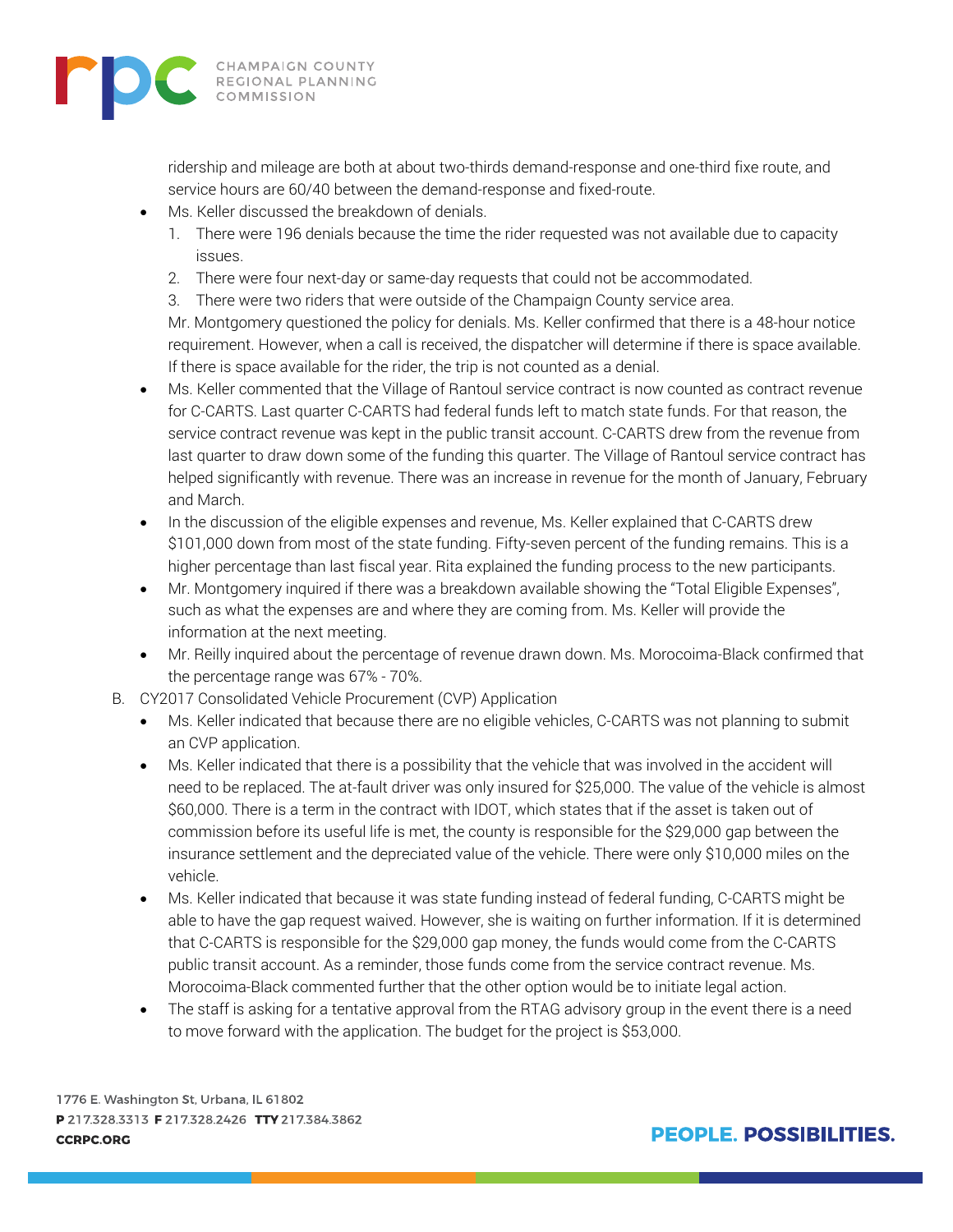

The second option would be to not apply for a vehicle through the CVP, but turn the insurance settlement over to IDOT, and still possibly have to pay the rest of the depreciated value.

## Mr. Montgomery motioned for a conditional approval based on the response from IDOT. Ms. Sleeth seconded, and the motion carried unanimously.

- C. Champaign County Nursing Home Service Contract
	- Ms. Keller commented that the current contract was based on the contract that existed when CRIS Mass Transit District provided the service in Champaign.
	- Ms. Keller has re-written the contract by eliminating practices that C-CARTS does not follow.
	- Drew Bargmann, Karl Gnadt and the legal counsel of CUMTD, have reviewed the contract.
	- The contract provided in the meeting packet is the finished product that has been agreed upon by RPC and CUMTD. Once approved by RTAG, the contract will be sent to the Champaign County Nursing Home for their signature.
	- Ms. Keller added that C-CARTS provides transportation as backup for medical appointments should the nursing home vehicle not be available. The charge is \$20 per one-way trip, which is the rate for a Medicaid trip. MTD bills the nursing home and the nursing home bills Medicaid. This process is used since C-CARTS does not have a Medicaid certificate.

## Ms. Sleeth motioned to approve the revisions of the Champaign County Nursing Home contract as proposed. Mr. Montgomery seconded, and the motion carried unanimously.

- D. Revision of Intergovernmental Agreement between Champaign County and CUMTD
	- The document was updated to with any new current information.
	- Due to the Grant Accountability and Transparency Act (GATA), the process C-CARTS has followed in the past to apply for the fund has changed. Many of the practices in the current IGA no longer apply.
	- Ms. Keller discussed the process of the grant. Champaign County is the grant recipient for the state and federal funding for the program, which is then passed through to CUMTD. The IGA is in place to delineate the relationship between the county and the mass transit district. The GATA is on the county level because C-CARTS is applying for state and federal funding. The following revisions were made to the IGA:
		- 1. The GATA process now splits the state funding through Downstate Operating Assistant Program (DOAP) and federal funding 5311 grant application separately. In the original IGA, the funding was combined.
		- 2. Specific pieces were edited as needed to reflect the new applications.
		- 3. Attachments for the federal 5311 application were added.
		- 4. Responsibilities for quarterly and year-end reporting were added.
		- 5. The term will be July 1, 2017 to June 30, 2020.
		- 6. The words "federal holidays" has been replaced with a list of the holidays C-CARTS does not operate.
		- 7. The words "Champaign County staff" were replaced with "RPC staff" as the party responsible for working with CUMTD staff to seek service contracts is the RPC staff.

1776 E. Washington St, Urbana, IL 61802 P 217.328.3313 F 217.328.2426 TTY 217.384.3862 **CCRPC.ORG**